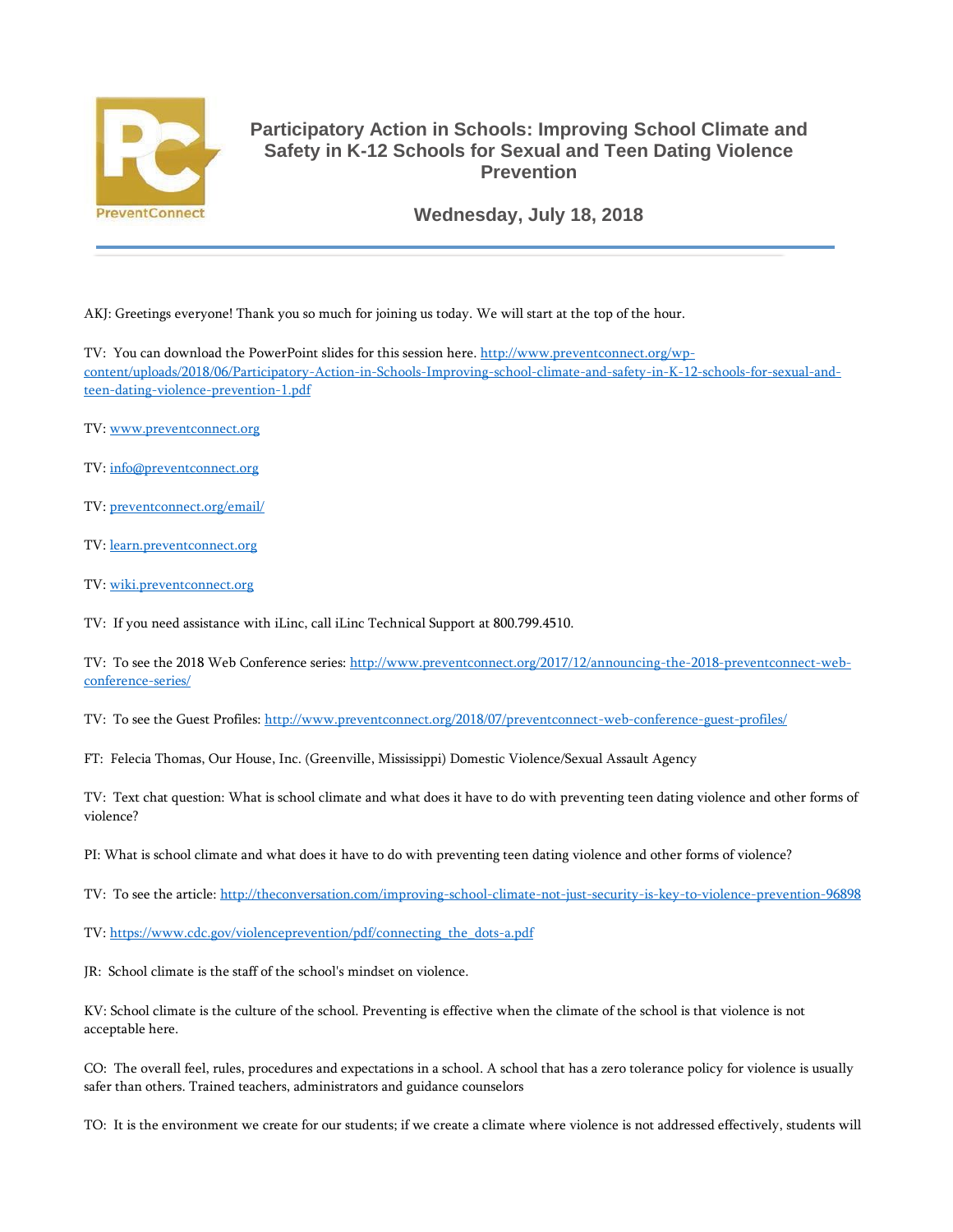## believe it is okay and fail to learn and grow academically and personally

## TV: <https://www.schoolclimate.org/about/our-approach>

AA: The school climate refers overall atmosphere of the school but also the community around the school.

MP: staff are heavily trained on not perpetuating sexual or gender-based violence, and also know how to respond in a way that is not victim-blaming, slut-shaming, homophobic, etc.

TV: <https://www.preventioninstitute.org/tools/thrive-tool-health-resilience-vulnerable-environment> s

CG: How accepted do the students feel by their teachers, administrators and by their peers.

JS: The feel and environment of the school and how the children and staff react to the situations

HH: We think you have to work to shift the school climate/culture in order to adopt the norms to prevent violence. For long-term, systemic violence prevention, school climate has to change to promote the prevention work.

MP: "zero tolerance" plus systems of restorative justice for students who perpetrate SV - whether it's bullying/harassment, unwanted touch, inappropriate/nonconsensual 'sext' sharing, or rape. and the consequences vary based on what the offense was

AN: It's how students perceive the school environment. Teacher/Staff can call a place safe all day but it students don't feel it, it isn't

CG: How accepted and respected do the students feel by their teachers, administrators and by their peers.

GH: the conglomeration of responses students give when you ask them to describe their school in one word speaks strongly to school climate

KC: I agree with Anna Nase!

VD: Hi! This is Izzy. I am one of the guest speakers. I am going to be in 12th grade. School climate to me is the surroundings of the school, the way the staff interacts with the students, and the emotional feelings the students feel when they attend. School climate can prevent teen dating violence by making students feel comfortable and potentially share their voices in order to prevent these situations.

AKJ: @Anna so true. If we aren't gauging school climate we really don't know how students are perceiving the environment.

MH: How vested are administrators and teachers can really impact the school climate

TV: Danielle Tuft, Colorado Department of Public Health and Environment, Violence and Injury Control-Mental Health Promotion Branch https://www.colorado.gov/pacific/cdphe/psd/vip-mhp Derek McCoy, Project PAVE <http://www.projectpave.org/>

TV: To see the strategic plan: [https://safealaskans.org/wp-content/uploads/2018/07/2016-Colorado-Violence-and-Injury-Prevention-](https://safealaskans.org/wp-content/uploads/2018/07/2016-Colorado-Violence-and-Injury-Prevention-Mental-Health-Promotion-Strategic-Plan-2016-2020.pdf)[Mental-Health-Promotion-Strategic-Plan-2016-2020.pdf](https://safealaskans.org/wp-content/uploads/2018/07/2016-Colorado-Violence-and-Injury-Prevention-Mental-Health-Promotion-Strategic-Plan-2016-2020.pdf)

TV: Shifting Boundaries: [http://www.preventconnect.org/2013/05/shifting\\_boundaries/](http://www.preventconnect.org/2013/05/shifting_boundaries/)

EM: Edna Malagon with Martha's House .I am here in Okeechobee, Florida waiting on our daily storm

TV: CO Youth Development Tool: <https://sites.google.com/a/state.co.us/pydtool/>

PI: What safety concerns/issues have been identified at K-12 schools in your community?

KL: suicide and online bullying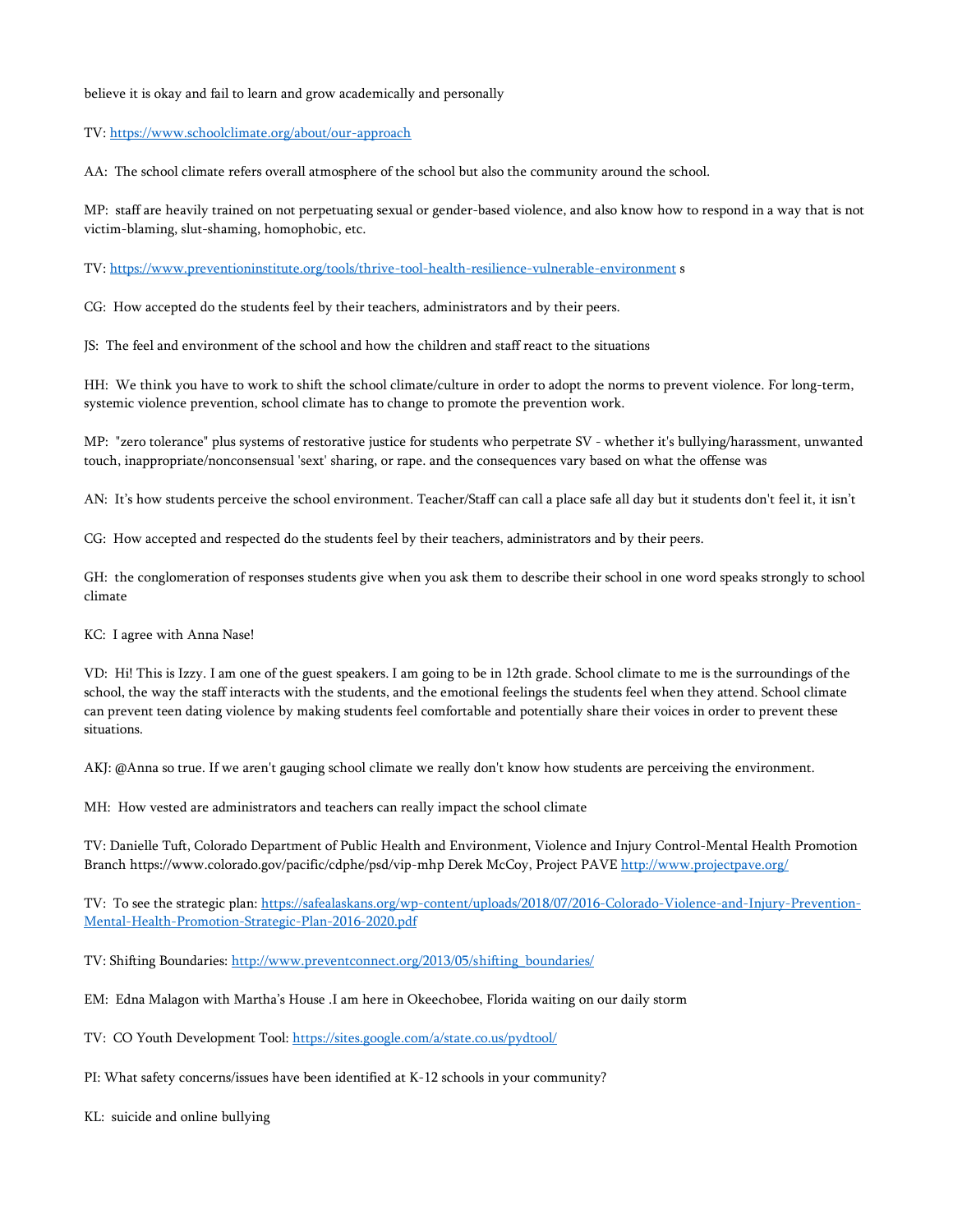- CG: sexual harassment/assault is a big one here
- KG: sexual abuse by school staff
- KC: fighting/ there is not a safe place within a middle school whose children I work with.
- PS: suicide and online bullying as well as face to face bullying
- SF: drug use, bullying
- JM: school shootings
- MH: Our community has seen a rise in suicide.
- AA: suicide, child abuse, & domestic violence
- SC: harassment and nonconsensual sharing of sexual images
- MP: Bullying and suicide. I've had youth ask me to teach more about sexting which indicated to me that that's an issue as well
- GH: dating violence
- BQ: School bus rides
- KV: Online sexual harassment and online stalking behaviors
- AN: inconsistent visitor policies within district and within schools,
- KC: The children do not feel safe at the school
- TF: pimps/traffickers recruiting within or just outside school grounds
- DM: Suicide, bullying, sexual harassment

EW: Gun violence is definitely a concern in my schools--we have many board members arguing for armed teachers. We've also seen a rise in trafficking due to the trade-off for various substances.

- LC: LGBTQ bullying, racism, privilege and social divisions
- NS: Cyber bullying and sharing of sexual images.
- GH: social media bullying

HmcD: lack of support for youth survivors of sexual assault; lack of support for immigrant and Black students from rising instances of racism in the school

- JS: suicide, IPV, safety going to school
- MP: Sexual Violence, Teen dating violence, gangs, gender based violence
- MP: Youth also do not feel safe due to recent school shootings, especially with one being right by us
- EM: In the Elementary level children may not feel safe in school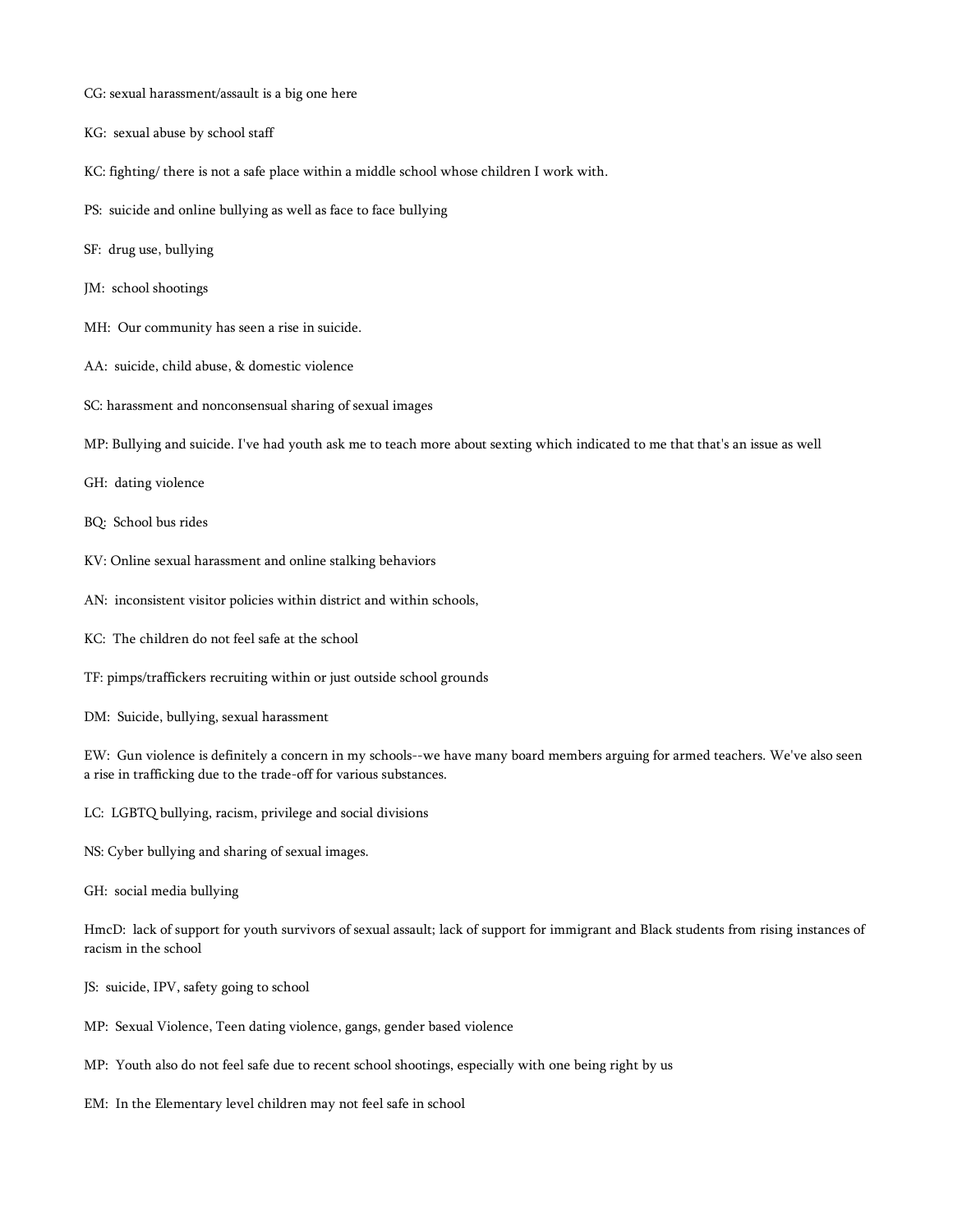- NS: lack of support for youth survivors of sex trafficking
- TR: suicide

VD: cat-calling, sexual violence and harassment, bullying, racism, school shootings

EJ: Being in Broward County, so much of the conversation has been around security and police since the shooting at Stoneman Douglas. Definitely other concerns about over-policing, social divisions, bullying, etc.

MH: Community safe space of concern can be bike paths

- AE: high gun and gang violence in Syracuse City School
- AE: schools\*
- NS: lack of support for female students sexually harassed by male athletes (i.e. boys will be boys" from administration)
- KMcG: social media and online bullying/coercion
- MH: sometimes open campuses can be less safe for students
- PI: What type of environmental changes could be made to address safety concerns at schools in your communities?
- MH: Area of concern is areas where gang recruiters hangout around campuses
- SL: Lighting in Parking lot
- KC: Teachers greeting the students
- KV: Recognition from the school that these are problems and not just teens being teens.
- JS: parking, all students using certain doors when coming and going
- DM: I have implemented the POWER UP/SPEAK OUT curriculum to the 7th grade students as well as an Up-
- DM: Standing Youth campaign once a year
- TO: hallway and lunchroom presence, locked doors, check-ins, designated spaces for students in crisis
- KG: secure areas not being used for programming so as to reduce incidents of isolation
- TV: News story on Colorado successes: <https://denver.cbslocal.com/2018/02/16/school-safety-high-tech/>
- AS: Thanks for sharing your ideas!
- GH: implementing the Green Dot Bystander Intervention Strategy

CG: Many schools are underserved and don't have working intercom/communication systems for classrooms, and the police in schools have been found to be harmful to the students in a variety of ways. There are supposed to be security officers outside the building, but I've seen them just watching fights that break out, and often their presence isn't frequent or helpful. Some of these officers are great, but depending on the overall climate, there have been many instances of them making situations worse.

KC: what about partnering with other agencies already in the school or with agencies where the youth go for after school programs?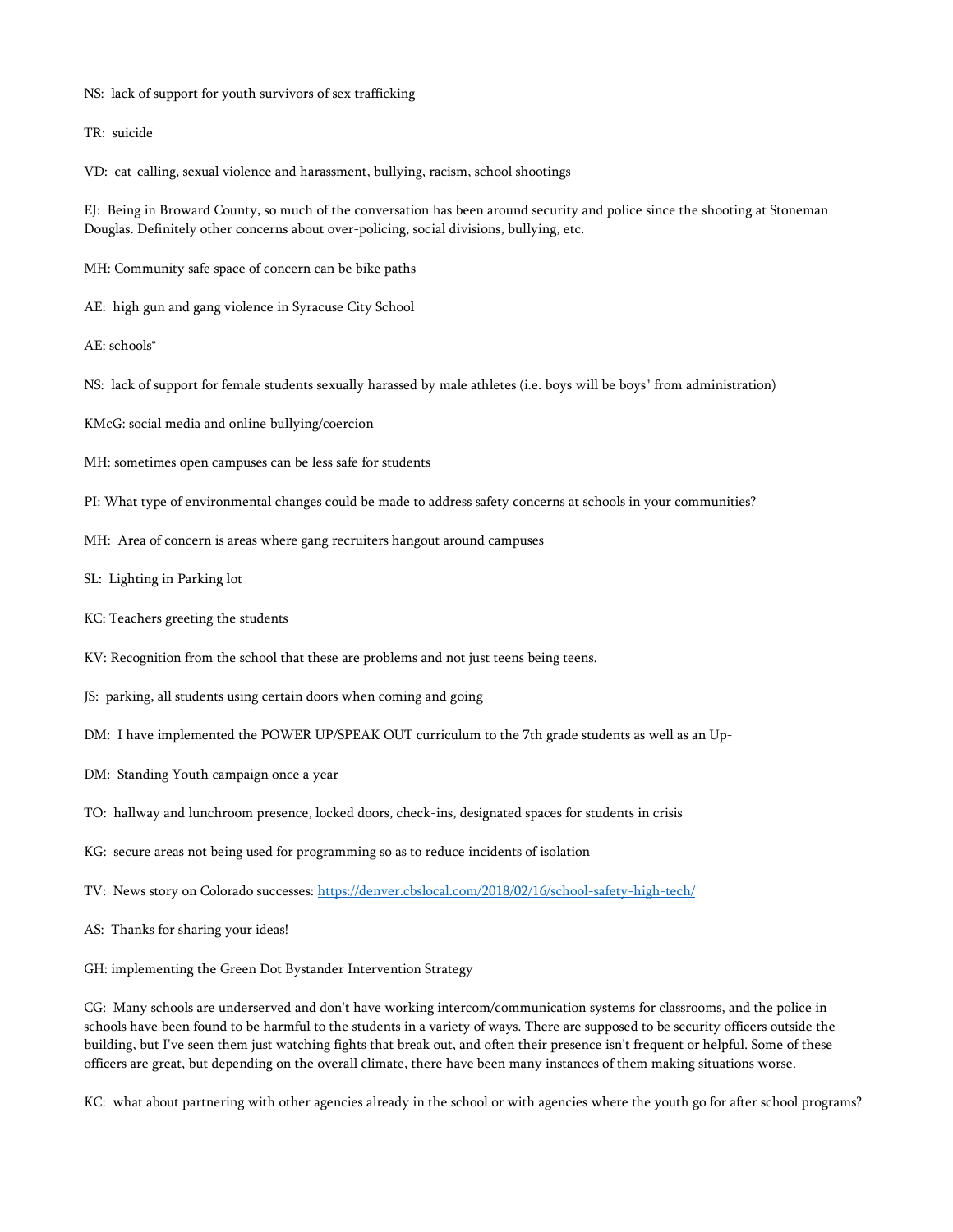LEW: I was also kicked from the session a couple times and had to come back through using a different email because it said I was already in the session

TV: Victoria Dickman, Education and Community-Based Action Research, University of Cincinnati <http://www.uc.edu/>

TV: Maribeth Geaman, Findlay City Schools <http://www.findlaycityschools.org/>

PI: How have you used photography or other arts-based approaches? If you haven't, how could you use arts-based approaches?

SL: Photo Voice

DC: We use video games designed to educate students about dating abuse, consent, and other related topics.

KC: Yes! Art works on so many levels. We even created a sexual assault prevention rap!

HmcD: photo-based/art activities to map how sexism and patriarchal ideals shape gender roles

LVB: I was a graduate student in art therapy- I did my thesis work using art therapy to increase perception of school climate for HS students.

LP: We did a sexual assault awareness art campaign at one of the local high schools. They could create anything revolving around consent, dating violence, sexual assault, survivor support, etc.

RL: we've use spoken word in our high school program to help teens express their struggle with teen dating violence and genderbased violence

AN: Our HS prevention education program partners with a university theatre class called THEA 385 Applied Theatre Sexual consent. Students hear our curricula one week and the following week the university theatre students come and students participate in theatre skits. They're learning the language AND applying it

EW: I haven't personally used it, but I know that other programs in Ohio have incorporated adult coloring sheets for students to work on while presentations are happening--both for focus and distraction for those who need it. Following the presentation, students are able to send these pictures to an Instagram account with some piece of inspiration or knowledge they gained from the lessons.

AKJ: @Liz that sounds super interesting!

LVB: Using art to illustrate safe spaces, mask-making to explore "inside/outside" feelings, altered books, collages, blackout poetry (as shown in the slides) to explore particular topics/themes/emotions- art therapy is so powerful, especially with teens/young people

LVB: Thanks @Ashleigh!

NS: We partner with a theater teacher who started a "Positive Social Change" theater troupe. They create songs, spoken word poetry and stories based on their lives and the curriculum they learn. They've performed in their school, in youth leadership and social justice conferences, at different youth violence prevention events around Baltimore City.

NS: The theater teacher's name: Koli Tengella. You can google him; he's doing really transformative work!

SB: i am a trauma therapist & have done a lot of art therapy techniques with survivors. I think it would be good to have an art therapist chime in about these activities. Any risks?

CG: creating zines around the theme of sexual assault to share with other students

AKJ: @Corey yes! Zines were big when I was in high school. They were a great way to create dialogue and tap into ideas for action.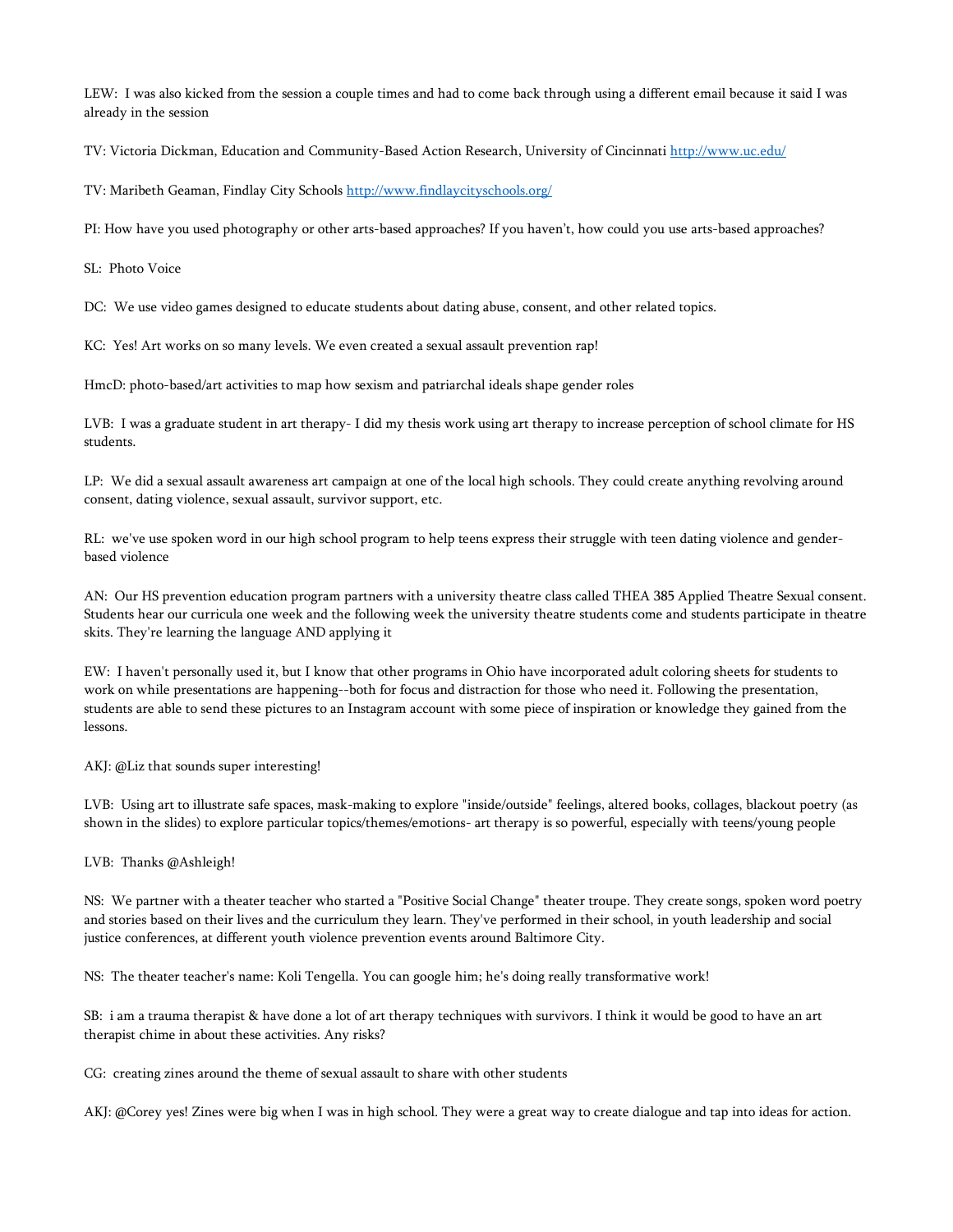PI: News article on Victoria and Maribeth's participatory action work http://thecourier.com/local-news/2018/04/25/fhs-class-projectputs-focus-on-sexual-assault-stereotypes/

PA: Used to live in Findlay/Lima area and its pretty conservative. How did you go about getting parents to buy in to this work and allow their kids to participate?

LVB: Hi @sally! That's a good point- if schools or communities use art activities as "art therapy," it should definitely be facilitated by someone trained in that area. There is always a risk when students disclose personal things like personal stories of trauma. However, sometimes art making can be generally cathartic in the sense that they allow for non-threatening forms of communication and springboard for conversations. Definitely a good point, thank you!!

AS: @Porter. Great question! If we don't get to it, I'll ask them to answer in the chat

VD: Porter, we actually didn't face any resistance from parents. That may be because we introduced the unit around the time that #MeToo came out in the media.

AS: Thanks for responding Victoria

PA: Good to hear! Glad that the kids in that area are getting this instruction.

AS: how did you frame the unit to parents? Did you mention #MeToo

VD: We had an informational meeting. We presented the facts and statistics and shared a Washington Post article that featured #MeTooK12

AS: Neat!

LVB: Thank you for addressing that!

SB: You just mentioned an activity you called, "Template from the Establishing Class Norms Activity. " Where does that particular activity come from?

VD: Sally, it was modified from the structured ethical reflection and from my own teaching.

TV: You can download the PowerPoint slides for this session here. [http://www.preventconnect.org/wp](http://www.preventconnect.org/wp-content/uploads/2018/06/Participatory-Action-in-Schools-Improving-school-climate-and-safety-in-K-12-schools-for-sexual-and-teen-dating-violence-prevention-1.pdf)[content/uploads/2018/06/Participatory-Action-in-Schools-Improving-school-climate-and-safety-in-K-12-schools-for-sexual-and](http://www.preventconnect.org/wp-content/uploads/2018/06/Participatory-Action-in-Schools-Improving-school-climate-and-safety-in-K-12-schools-for-sexual-and-teen-dating-violence-prevention-1.pdf)[teen-dating-violence-prevention-1.pdf](http://www.preventconnect.org/wp-content/uploads/2018/06/Participatory-Action-in-Schools-Improving-school-climate-and-safety-in-K-12-schools-for-sexual-and-teen-dating-violence-prevention-1.pdf) 

TV: Shifting Boundaries Activity Guide: [http://www.preventconnect.org/wp-content/uploads/2013/05/Shifting-Boundaries-w-](http://www.preventconnect.org/wp-content/uploads/2013/05/Shifting-Boundaries-w-Copyrigh-at-Lib-of-congresst.pdf)[Copyrigh-at-Lib-of-congresst.pdf](http://www.preventconnect.org/wp-content/uploads/2013/05/Shifting-Boundaries-w-Copyrigh-at-Lib-of-congresst.pdf)

TV: CO Youth Development Tool: <https://sites.google.com/a/state.co.us/pydtool/>

TV: Colorado Youth Engagement Continuum: [http://www.preventconnect.org/wp](http://www.preventconnect.org/wp-content/uploads/2018/06/Colorado_YE_Continuum.pdf)[content/uploads/2018/06/Colorado\\_YE\\_Continuum.pdf](http://www.preventconnect.org/wp-content/uploads/2018/06/Colorado_YE_Continuum.pdf)

TV: Action Research Reading List: <http://www.preventconnect.org/wp-content/uploads/2018/06/Action-Research-Reading-List.pdf>

TV: Structured Ethical Reflection Worksheet Example: [http://www.preventconnect.org/wp-content/uploads/2018/06/SER-](http://www.preventconnect.org/wp-content/uploads/2018/06/SER-Worksheet-example.pdf)[Worksheet-example.pdf](http://www.preventconnect.org/wp-content/uploads/2018/06/SER-Worksheet-example.pdf)

TV: Curriculum Matrix Template: [http://www.preventconnect.org/wp-content/uploads/2018/06/Curriculum-matrix-template-](http://www.preventconnect.org/wp-content/uploads/2018/06/Curriculum-matrix-template-Sheet1.pdf)[Sheet1.pdf](http://www.preventconnect.org/wp-content/uploads/2018/06/Curriculum-matrix-template-Sheet1.pdf)

TV: Email: [dickmavl@mail.uc.edu](mailto:dickmavl@mail.uc.edu)